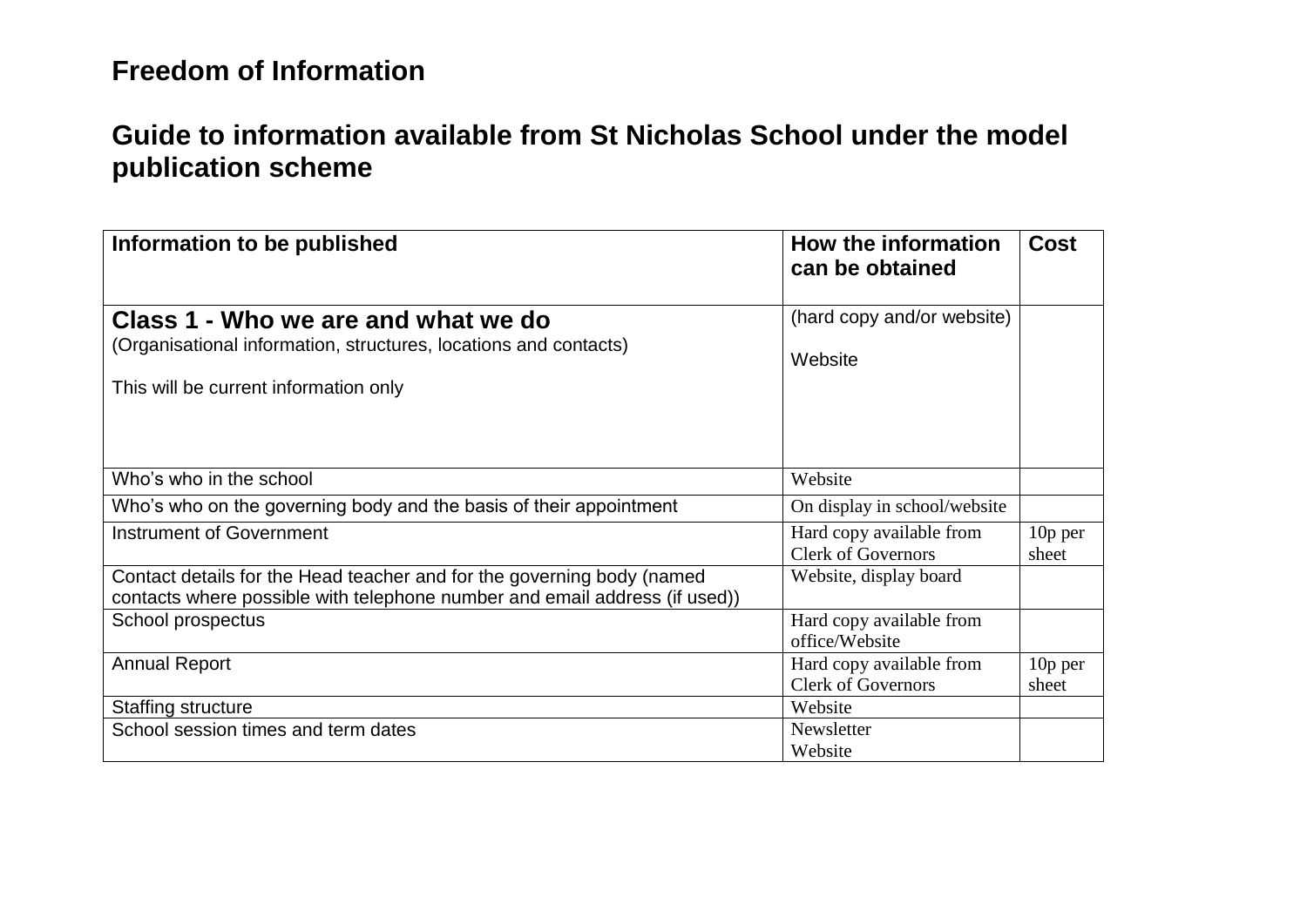| Class 2 – What we spend and how we spend it<br>(Financial information relating to projected and actual income and expenditure,                                                | (hard copy and/or website)<br>Hard copy from minutes of<br>Finance sub-committee  |                  |
|-------------------------------------------------------------------------------------------------------------------------------------------------------------------------------|-----------------------------------------------------------------------------------|------------------|
| procurement, contracts and financial audit)                                                                                                                                   | via the Governing body                                                            |                  |
| Current and previous financial year as a minimum                                                                                                                              |                                                                                   |                  |
| Annual budget plan and financial statements                                                                                                                                   | Hard copy from Clerk of<br>Governors                                              |                  |
| Capitalised funding                                                                                                                                                           | Hard copy from Clerk of<br>Governors                                              |                  |
| Additional funding                                                                                                                                                            | Hard copy from Clerk of<br>Governors                                              |                  |
| Procurement and projects                                                                                                                                                      | Hard copy from Clerk of<br>Governors                                              |                  |
| Pay policy                                                                                                                                                                    | Website                                                                           |                  |
| Staffing and grading structure                                                                                                                                                | Website                                                                           |                  |
| Governors' allowances                                                                                                                                                         | Website                                                                           |                  |
| Class 3 – What our priorities are and how we are doing<br>(Strategies and plans, performance indicators, audits, inspections and reviews)<br>Current information as a minimum | (hard copy or website)<br><b>School Development Plan</b><br>Hard copy from office | 10p per<br>sheet |
| School profile<br>Government supplied performance data<br>The latest Ofsted report<br>- Summary<br>- Full report                                                              | Website                                                                           |                  |
| Performance management policy and procedures adopted by the governing                                                                                                         | Website                                                                           |                  |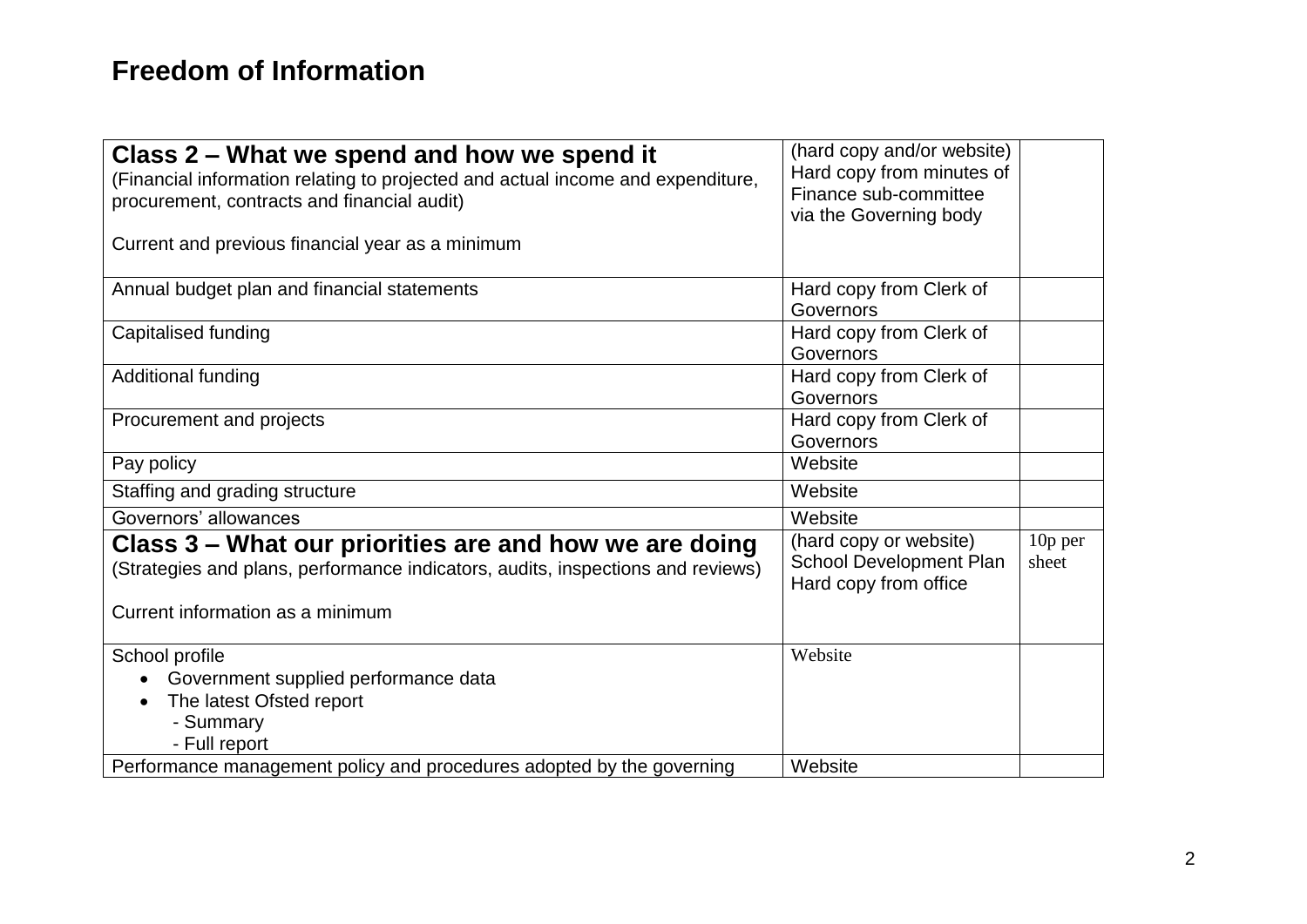| body.                                                                                                                                                                                                                                                                                                      |                                                                 |  |
|------------------------------------------------------------------------------------------------------------------------------------------------------------------------------------------------------------------------------------------------------------------------------------------------------------|-----------------------------------------------------------------|--|
| Schools future plans                                                                                                                                                                                                                                                                                       | School Development Plan                                         |  |
| Every Child Matters - policies and procedures                                                                                                                                                                                                                                                              | Website                                                         |  |
| Class 4 – How we make decisions<br>(Decision making processes and records of decisions)<br>Current and previous three years as a minimum                                                                                                                                                                   | (hard copy or website)<br><b>Minutes of Finance</b><br>meetings |  |
| Admissions policy/decisions (not individual admission decisions)                                                                                                                                                                                                                                           | Prospectus                                                      |  |
| Agendas of meetings of the governing body and (if held) its sub-committees                                                                                                                                                                                                                                 | <b>Clerk of Governors</b>                                       |  |
| Minutes of meetings (as above) - nb this will exclude information that is properly<br>regarded as private to the meetings.                                                                                                                                                                                 | <b>Clerk of Governors</b>                                       |  |
| Class 5 – Our policies and procedures                                                                                                                                                                                                                                                                      | (hard copy or website)                                          |  |
| (Current written protocols, policies and procedures for delivering our services<br>and responsibilities)                                                                                                                                                                                                   | Website                                                         |  |
| Current information only                                                                                                                                                                                                                                                                                   |                                                                 |  |
| School policies including:<br>Charging and remissions policy<br>$\bullet$<br><b>Health and Safety</b><br>$\bullet$<br>Complaints procedure<br>Staff conduct policy<br>$\bullet$<br>Discipline and grievance policies<br>٠<br>Staffing structure implementation plan<br>Information request handling policy | Website                                                         |  |
| Equality and diversity (including equal opportunities) policies                                                                                                                                                                                                                                            |                                                                 |  |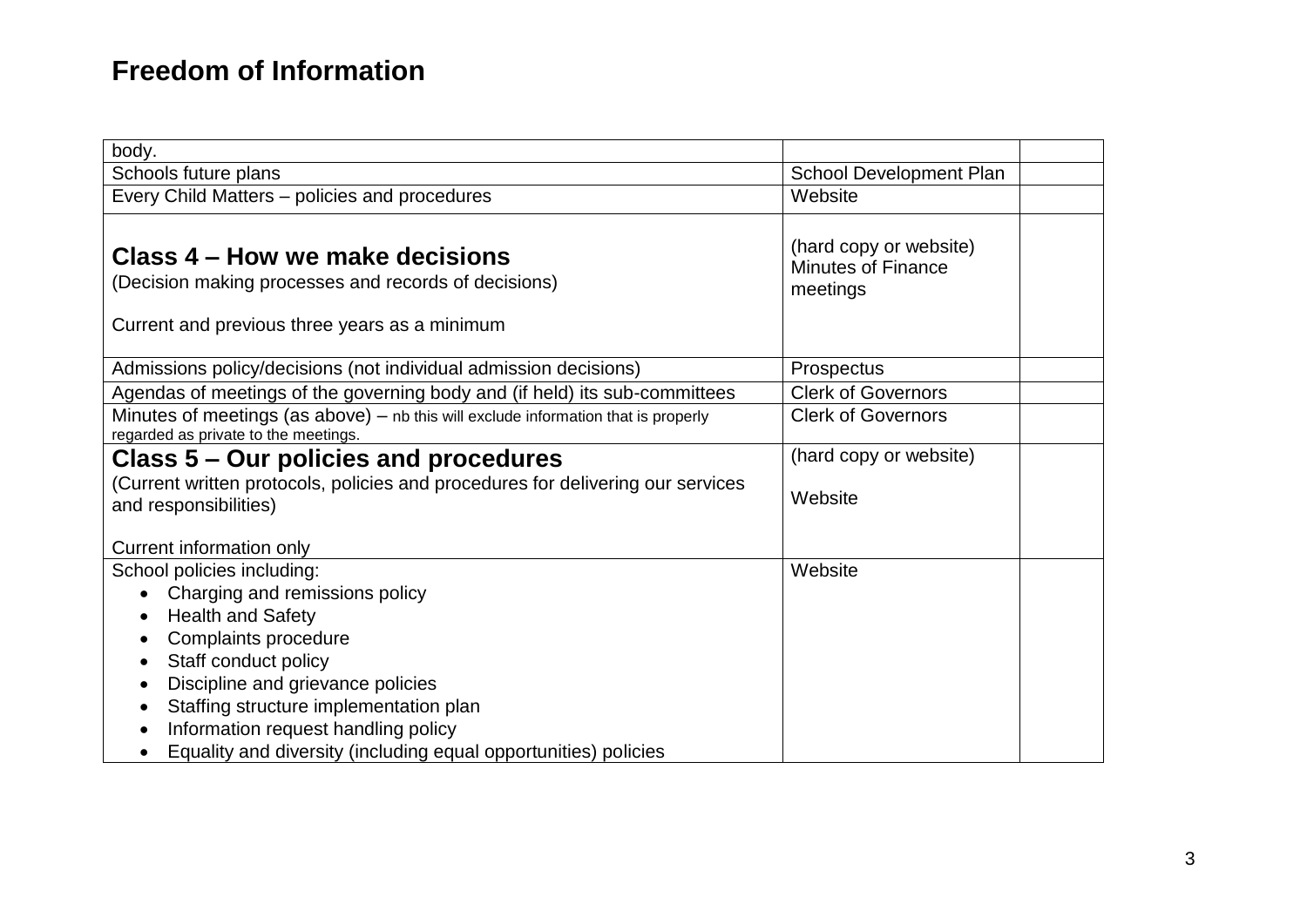| Staff recruitment policies<br>$\bullet$                                                                                                                                                                                                                                                                              |                                                                                                                  |                    |
|----------------------------------------------------------------------------------------------------------------------------------------------------------------------------------------------------------------------------------------------------------------------------------------------------------------------|------------------------------------------------------------------------------------------------------------------|--------------------|
| Pupil and curriculum policies, including:<br>Home-school agreement<br>Curriculum<br>Sex education<br>Special educational needs<br>Accessibility<br>Race equality<br>Collective worship<br>Careers education<br>Pupil discipline                                                                                      | website                                                                                                          |                    |
| Records management and personal data policies, including:<br>Information security policies<br>Records retention destruction and archive policies<br>Data protection (including information sharing policies)                                                                                                         | Website                                                                                                          |                    |
| Charging regimes and policies.<br>This should include details of any statutory charging regimes. Charging policies<br>should include charges made for information routinely published. They should<br>clearly state what costs are to be recovered, the basis on which they are made<br>and how they are calculated. | Hard Copy via school<br>office                                                                                   | $10p$ per<br>sheet |
| <b>Class 6 - Lists and Registers</b><br>Currently maintained lists and registers only                                                                                                                                                                                                                                | (hard copy or website;<br>some information may<br>only be available by<br>inspection)<br>Available by inspection |                    |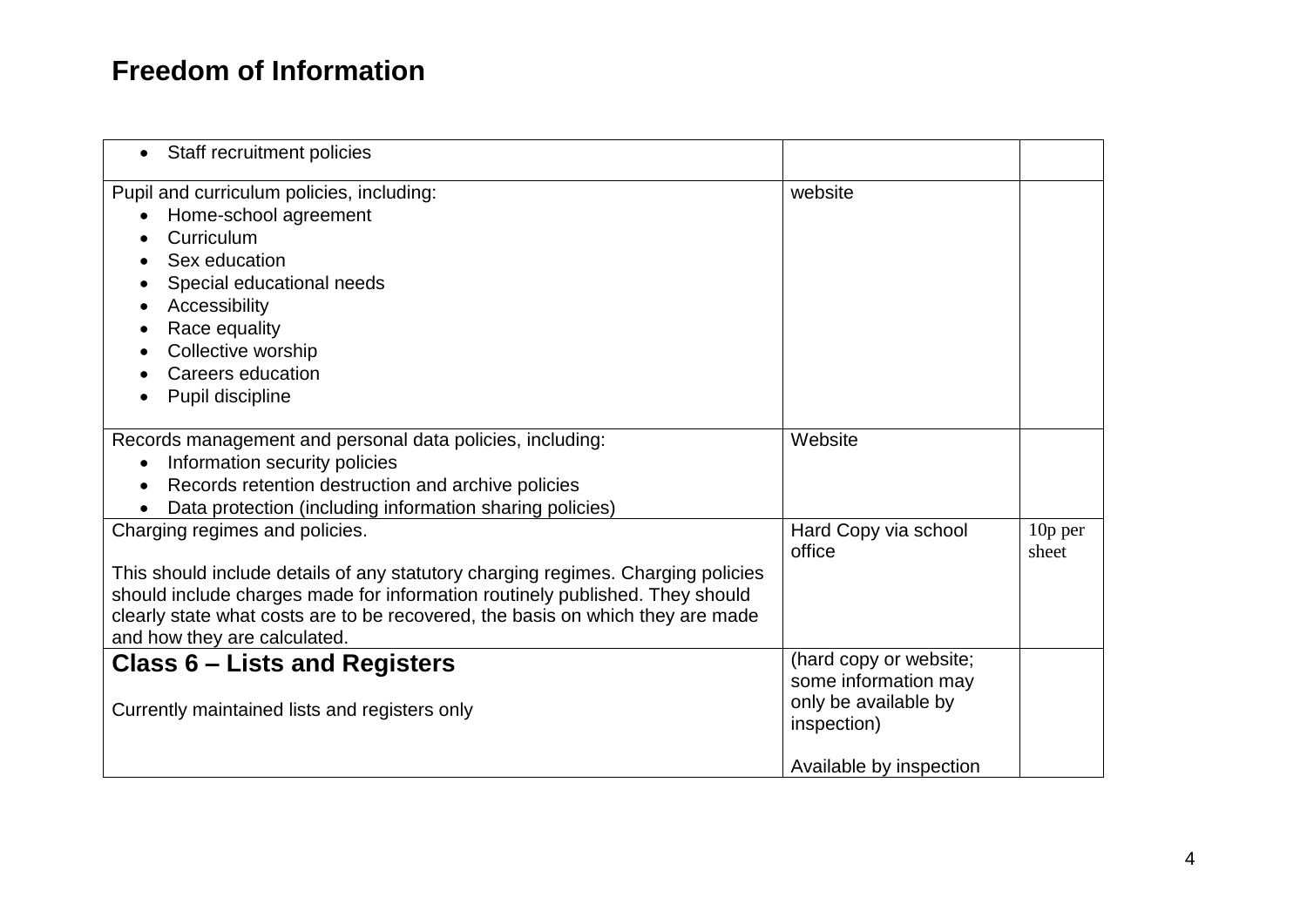| Curriculum circulars and statutory instruments                                    | <b>Government Website</b> |
|-----------------------------------------------------------------------------------|---------------------------|
| Disclosure logs                                                                   | Any Freedom of            |
|                                                                                   | Information requests via  |
|                                                                                   | <b>Assistant Head</b>     |
| Asset register                                                                    | On request                |
| Any information the school is currently legally required to hold in publicly      | Website                   |
| available registers (THIS DOES NOT INCLUDE THE ATTENDANCE<br><b>REGISTER)</b>     |                           |
| Class 7 – The services we offer                                                   | (hard copy or website;    |
| (Information about the services we offer, including leaflets, guidance and        | some information may      |
| newsletters produced for the public and businesses)                               | only be available by      |
|                                                                                   | inspection)               |
| Current information only                                                          |                           |
|                                                                                   | Website/leaflets          |
| Extra-curricular activities                                                       | Website/leaflets          |
| Out of school clubs                                                               | Website/leaflets          |
| School publications                                                               | Prospectus, school        |
|                                                                                   | newsletter                |
| Services for which the school is entitled to recover a fee, together with those   | <b>Governor Finance</b>   |
| fees                                                                              | committee minutes         |
| Leaflets books and newsletters                                                    | Hard copy/Website         |
| <b>Additional Information</b>                                                     |                           |
| This will provide schools with the opportunity to publish information that is not |                           |
| itemised in the lists above                                                       |                           |
|                                                                                   |                           |

**Contact details: Daniel Lewis, Headteacher 01227 464316**